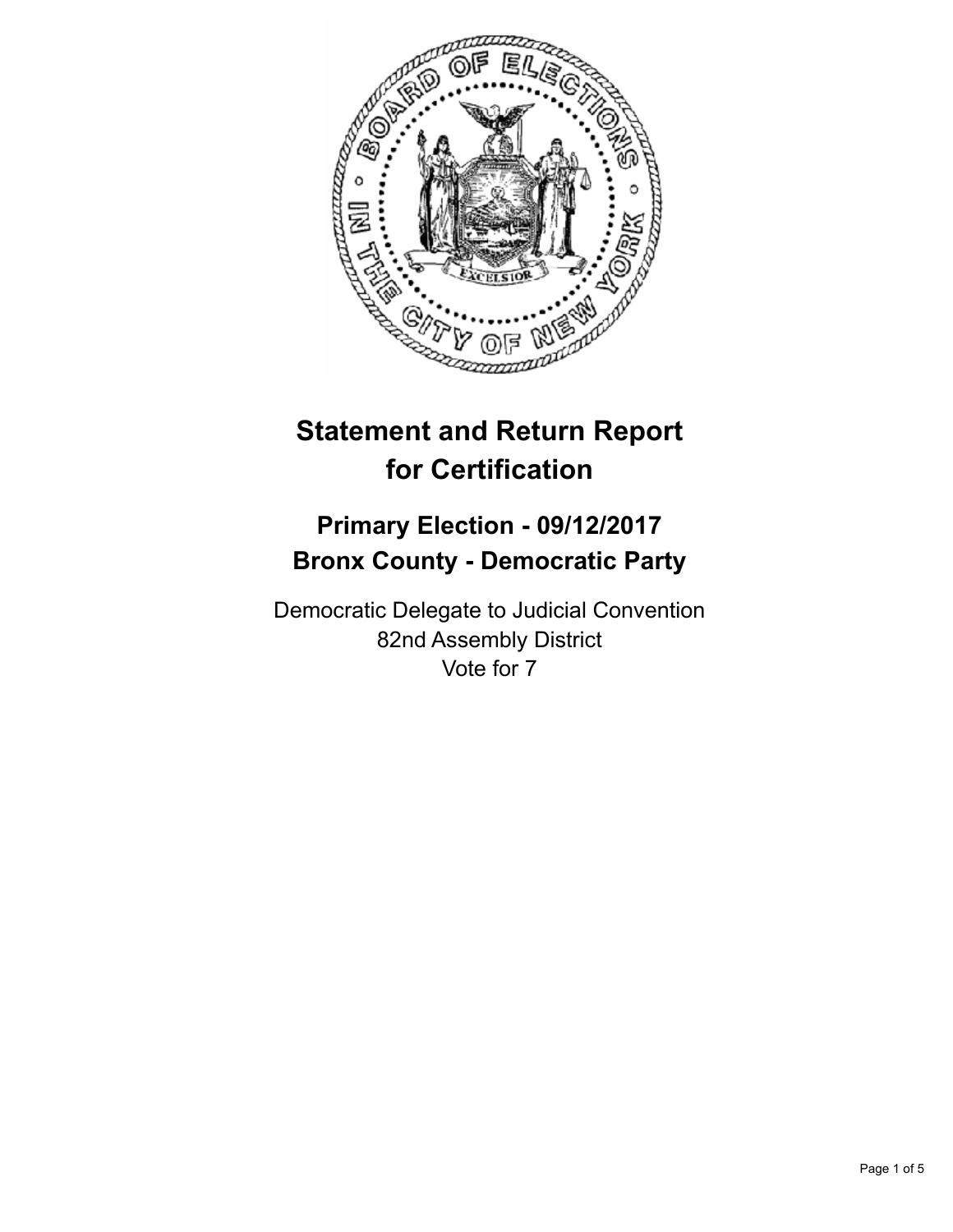

### **Assembly District 82**

| PUBLIC COUNTER                                           | 9,476        |
|----------------------------------------------------------|--------------|
| MANUALLY COUNTED EMERGENCY                               | 1            |
| <b>ABSENTEE / MILITARY</b>                               | 261          |
| <b>AFFIDAVIT</b>                                         | 85           |
| <b>Total Ballots</b>                                     | 9,823        |
| Less - Inapplicable Federal/Special Presidential Ballots | 0            |
| <b>Total Applicable Ballots</b>                          | 9,823        |
| MICHAEL R. BENEDETTO                                     | 6,117        |
| <b>GERTIE BROWN</b>                                      | 2,592        |
| SHIRLEY J. SAUNDERS                                      | 4,484        |
| MONIQUE JOHNSON                                          | 3,404        |
| <b>MARJORIE HELMS</b>                                    | 3,119        |
| THOMAS P. MESSINA                                        | 2,639        |
| <b>MARILYN SOTO</b>                                      | 3,663        |
| <b>CLARA MARRERO</b>                                     | 2,556        |
| <b>JOSEPH BELLINI</b>                                    | 2,092        |
| <b>ANDREW PETRALIA</b>                                   | 1,554        |
| <b>ELLIOT QUINONES</b>                                   | 2,122        |
| LOUIS C. ROCCO                                           | 1,500        |
| <b>RAYMOND ROSA</b>                                      | 2,048        |
| ADAM ALGARIN (WRITE-IN)                                  | 1            |
| ALBA JORDAN (WRITE-IN)                                   | 1            |
| ALVIN PONDER (WRITE-IN)                                  | $\mathbf{1}$ |
| ANDREW MCCARRICK (WRITE-IN)                              | 1            |
| ANDREW THOMAS (WRITE-IN)                                 | 1            |
| ANDY L. KING (WRITE-IN)                                  | $\mathbf{1}$ |
| ANGEL CRUZ (WRITE-IN)                                    | 3            |
| <b>BARBARA DIFORE (WRITE-IN)</b>                         | 1            |
| <b>BO DIETL (WRITE-IN)</b>                               | $\mathbf{1}$ |
| <b>BRENDA MESSITT (WRITE-IN)</b>                         | 1            |
| CHARLES MOORE III (WRITE-IN)                             | 1            |
| DANIEL PEARSON (WRITE-IN)                                | 1            |
| ED MCSHEAN (WRITE-IN)                                    | 1            |
| ED NIZZA (WRITE-IN)                                      | 1            |
| EZEKIEL SPRINGER JR. (WRITE-IN)                          | 1            |
| JAMAL BAILEY (WRITE-IN)                                  | 1            |
| JAMES VACCA (WRITE-IN)                                   | 1            |
| JEFF KLEIN (WRITE-IN)                                    | 1            |
| JELANI WHEELER (WRITE-IN)                                | 1            |
| JOHN C DOYLE (WRITE-IN)                                  | 2            |
| JOHN COLLAZZI (WRITE-IN)                                 | 1            |
| JOHN OHARA (WRITE-IN)                                    | 1            |
| JOHN ROLFE (WRITE-IN)                                    | 1            |
| JOSEPH CROWLEY (WRITE-IN)                                | 1            |
| JUAN CARLOS SANDOVAL (WRITE-IN)                          | 1            |
| JULIUS DIFORE (WRITE-IN)                                 | 1            |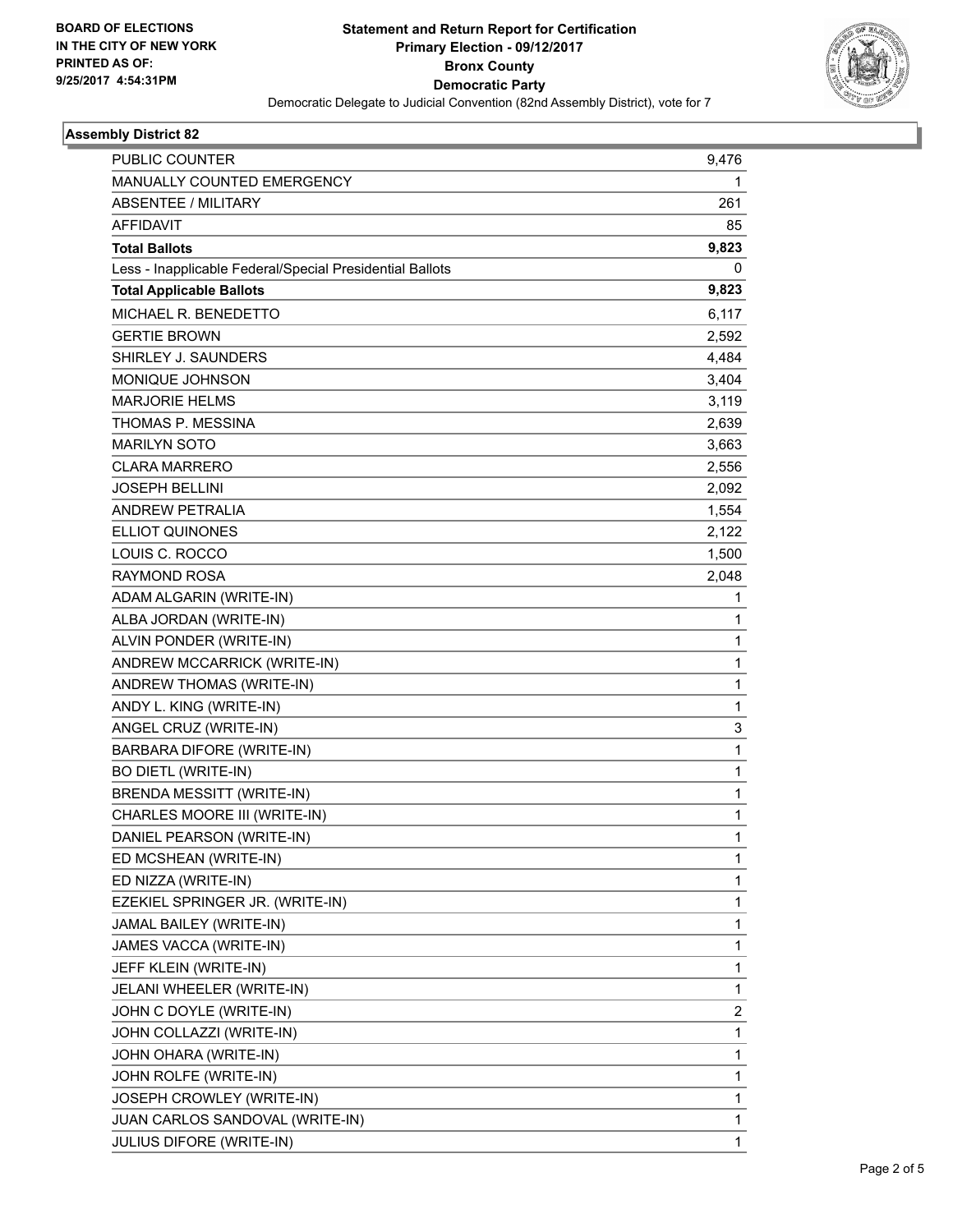

### **Assembly District 82**

| KEITH MORRIS (WRITE-IN)            |        |
|------------------------------------|--------|
| LEAH RICHARDSON (WRITE-IN)         |        |
| MARJORIE VELAZQUEZ (WRITE-IN)      | 1      |
| <b>MARY SAUNDERS (WRITE-IN)</b>    | 1      |
| MARYANN CONNOLLY (WRITE-IN)        |        |
| MICHARL NOVESEL (WRITE-IN)         | 1      |
| MIKE RIVADENEYFA (WRITE-IN)        |        |
| PATRICIA WARNER (WRITE-IN)         |        |
| RUTH S. HARRIS (WRITE-IN)          | 1      |
| STAIN NORELLNO (WRITE-IN)          | 1      |
| THOMAS COSTNE (WRITE-IN)           |        |
| THOMAS IOCAVETA (WRITE-IN)         | 1      |
| TIFFANY HART (WRITE-IN)            | 1      |
| TIM LONGO (WRITE-IN)               |        |
| TOM FLYNN (WRITE-IN)               |        |
| UNATTRIBUTABLE WRITE-IN (WRITE-IN) | 15     |
| WILLIAM GORDON (WRITE-IN)          |        |
| <b>Total Votes</b>                 | 37,950 |
| Unrecorded                         | 30,811 |
|                                    |        |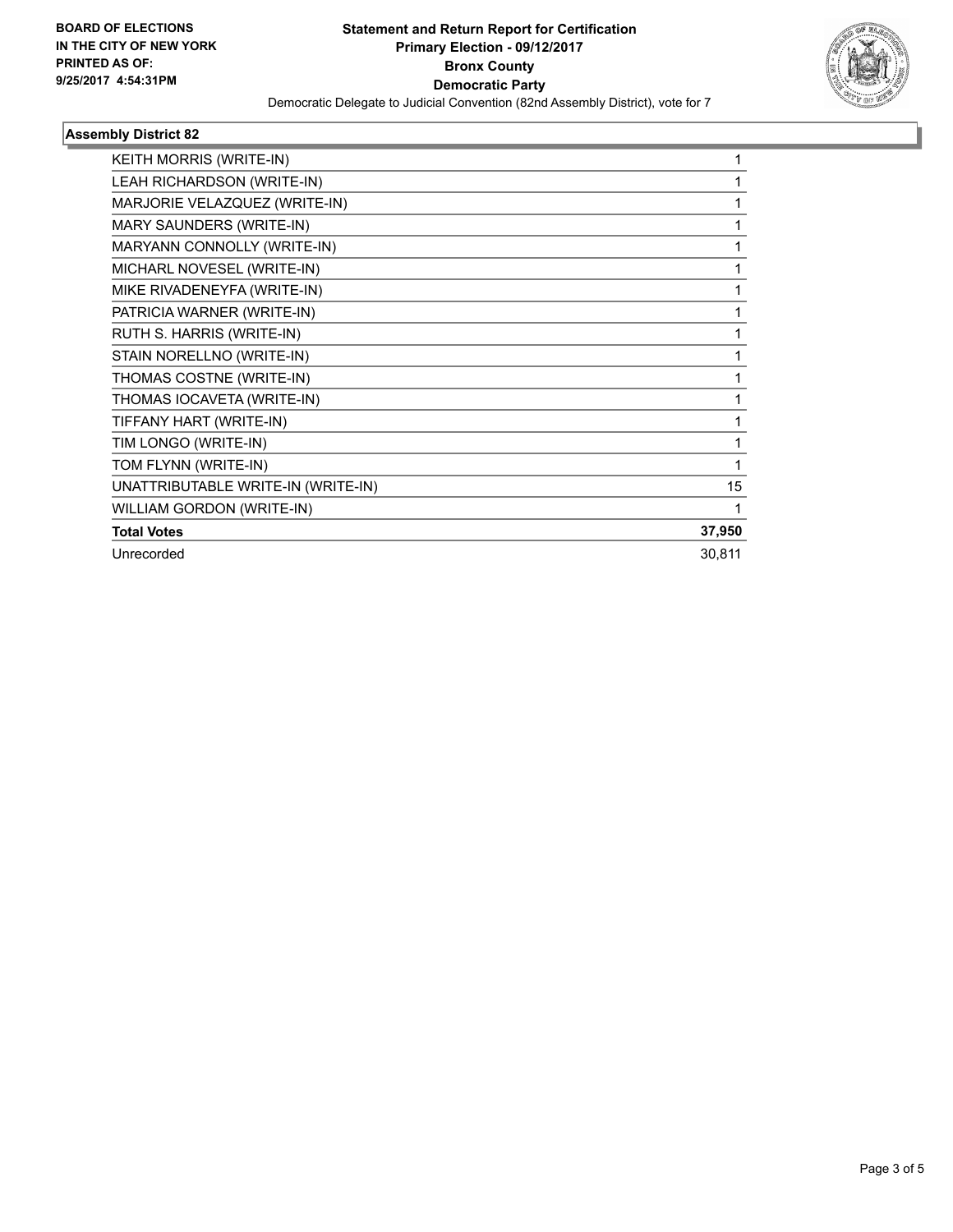

### **Total for Democratic Delegate to Judicial Convention (82nd Assembly District) - Bronx County**

| PUBLIC COUNTER                                           | 9,476        |
|----------------------------------------------------------|--------------|
| MANUALLY COUNTED EMERGENCY                               | 1            |
| <b>ABSENTEE / MILITARY</b>                               | 261          |
| AFFIDAVIT                                                | 85           |
| <b>Total Ballots</b>                                     | 9,823        |
| Less - Inapplicable Federal/Special Presidential Ballots | 0            |
| <b>Total Applicable Ballots</b>                          | 9,823        |
| MICHAEL R. BENEDETTO                                     | 6,117        |
| <b>GERTIE BROWN</b>                                      | 2,592        |
| SHIRLEY J. SAUNDERS                                      | 4,484        |
| MONIQUE JOHNSON                                          | 3,404        |
| <b>MARJORIE HELMS</b>                                    | 3,119        |
| THOMAS P. MESSINA                                        | 2,639        |
| <b>MARILYN SOTO</b>                                      | 3,663        |
| <b>CLARA MARRERO</b>                                     | 2,556        |
| <b>JOSEPH BELLINI</b>                                    | 2,092        |
| <b>ANDREW PETRALIA</b>                                   | 1,554        |
| <b>ELLIOT QUINONES</b>                                   | 2,122        |
| LOUIS C. ROCCO                                           | 1,500        |
| <b>RAYMOND ROSA</b>                                      | 2,048        |
| ADAM ALGARIN (WRITE-IN)                                  | 1            |
| ALBA JORDAN (WRITE-IN)                                   | 1            |
| ALVIN PONDER (WRITE-IN)                                  | $\mathbf{1}$ |
| ANDREW MCCARRICK (WRITE-IN)                              | 1            |
| ANDREW THOMAS (WRITE-IN)                                 | 1            |
| ANDY L. KING (WRITE-IN)                                  | $\mathbf{1}$ |
| ANGEL CRUZ (WRITE-IN)                                    | 3            |
| BARBARA DIFORE (WRITE-IN)                                | $\mathbf{1}$ |
| <b>BO DIETL (WRITE-IN)</b>                               | $\mathbf{1}$ |
| <b>BRENDA MESSITT (WRITE-IN)</b>                         | 1            |
| CHARLES MOORE III (WRITE-IN)                             | 1            |
| DANIEL PEARSON (WRITE-IN)                                | $\mathbf{1}$ |
| ED MCSHEAN (WRITE-IN)                                    | 1            |
| ED NIZZA (WRITE-IN)                                      | 1            |
| EZEKIEL SPRINGER JR. (WRITE-IN)                          | 1            |
| JAMAL BAILEY (WRITE-IN)                                  | 1            |
| JAMES VACCA (WRITE-IN)                                   | 1            |
| JEFF KLEIN (WRITE-IN)                                    | 1            |
| JELANI WHEELER (WRITE-IN)                                | 1            |
| JOHN C DOYLE (WRITE-IN)                                  | 2            |
| JOHN COLLAZZI (WRITE-IN)                                 | 1            |
| JOHN OHARA (WRITE-IN)                                    | 1            |
| JOHN ROLFE (WRITE-IN)                                    | 1            |
| JOSEPH CROWLEY (WRITE-IN)                                | 1            |
| JUAN CARLOS SANDOVAL (WRITE-IN)                          | 1            |
| JULIUS DIFORE (WRITE-IN)                                 | 1            |